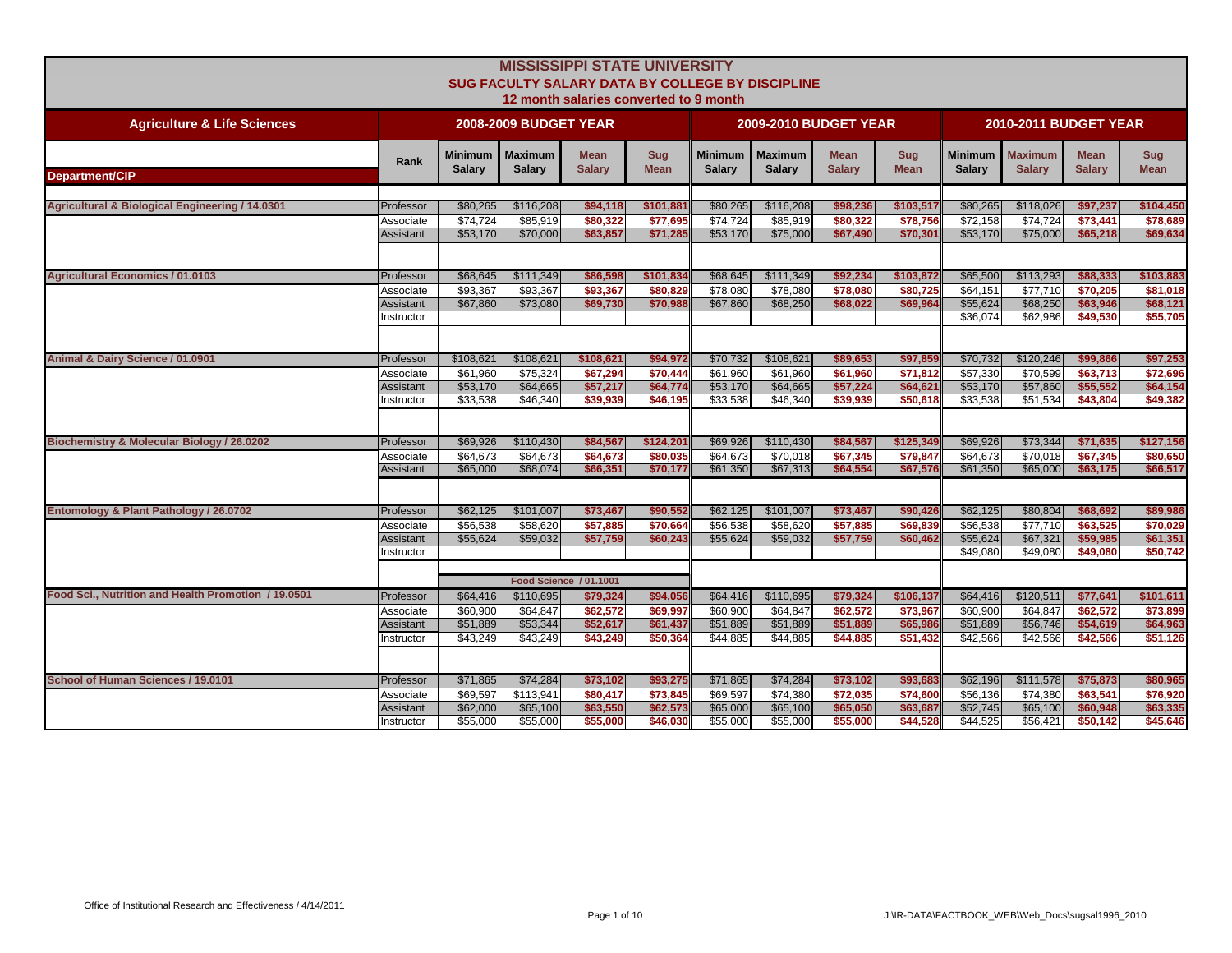| <b>MISSISSIPPI STATE UNIVERSITY</b><br><b>SUG FACULTY SALARY DATA BY COLLEGE BY DISCIPLINE</b><br>12 month salaries converted to 9 month |            |                          |                                   |                              |                           |                                 |                                 |                              |                           |               |                                    |                              |                           |
|------------------------------------------------------------------------------------------------------------------------------------------|------------|--------------------------|-----------------------------------|------------------------------|---------------------------|---------------------------------|---------------------------------|------------------------------|---------------------------|---------------|------------------------------------|------------------------------|---------------------------|
| <b>Agriculture &amp; Life Sciences</b>                                                                                                   |            |                          | <b>2008-2009 BUDGET YEAR</b>      |                              |                           |                                 | <b>2009-2010 BUDGET YEAR</b>    |                              |                           |               | <b>2010-2011 BUDGET YEAR</b>       |                              |                           |
| <b>Department/CIP</b>                                                                                                                    | Rank       | Minimum<br><b>Salary</b> | <b>I</b> Maximum<br><b>Salary</b> | <b>Mean</b><br><b>Salary</b> | <b>Sug</b><br><b>Mean</b> | <b>Minimum</b><br><b>Salary</b> | <b>Maximum</b><br><b>Salary</b> | <b>Mean</b><br><b>Salary</b> | <b>Sug</b><br><b>Mean</b> | <b>Salarv</b> | Minimum   Maximum<br><b>Salarv</b> | <b>Mean</b><br><b>Salary</b> | <b>Sug</b><br><b>Mean</b> |
|                                                                                                                                          |            |                          |                                   |                              |                           |                                 |                                 |                              |                           |               |                                    |                              |                           |
| Plant & Soil Science / 01.1101                                                                                                           | Professor  | \$65,464                 | \$82,687                          | \$72,234                     | \$92,691                  | \$65,464                        | \$146,436                       | \$80,784                     | \$95,145                  | \$62,713      | \$109,408                          | \$73,729                     | \$92,653                  |
|                                                                                                                                          | Associate  | \$54,115                 | \$71,166                          | \$63,179                     | \$69,636                  | \$54,115                        | \$78,283                        | \$65,121                     | \$71,273                  | \$54,115      | \$78,283                           | \$65,282                     | \$69,159                  |
|                                                                                                                                          | Assistant  | \$57,750                 | \$60,715                          | \$59,089                     | \$64,188                  | \$57,260                        | \$60,715                        | \$58,632                     | \$66,094                  | \$47,321      | \$62,168                           | \$54,962                     | \$62,009                  |
|                                                                                                                                          | Instructor | \$41,718                 | \$41,718                          | \$41,718                     | \$41,136                  |                                 |                                 |                              |                           | \$42,536      | \$46,626                           | \$44,581                     | \$47,584                  |
|                                                                                                                                          |            |                          |                                   |                              |                           |                                 |                                 |                              |                           |               |                                    |                              |                           |
| Landscape Architecture / 04.0601                                                                                                         | Professor  | \$71,188                 | \$104,786                         | \$87,987                     | \$91,967                  | \$71,188                        | \$104,786                       | \$87,987                     | \$89,176                  | \$71,188      | \$104,786                          | \$87,987                     | \$89,797                  |
|                                                                                                                                          | Associate  | \$64,253                 | \$68,696                          | \$66,475                     | \$70,767                  | \$61,679                        | \$68,696                        | \$64,963                     | \$70,200                  | \$61,679      | \$68,696                           | \$65,199                     | \$71,832                  |
|                                                                                                                                          | Assistant  | \$54,180                 | \$62,730                          | \$58,867                     | \$56,547                  | \$54,180                        | \$62,730                        | \$58,976                     | \$56,754                  | \$54,180      | \$62,730                           | \$58,847                     | \$56,737                  |
|                                                                                                                                          |            |                          |                                   |                              |                           |                                 |                                 |                              |                           |               |                                    |                              |                           |
| <b>Poultry Science /01.0907</b>                                                                                                          | Professor  | \$68,721                 | \$107,158                         | \$80,625                     | \$94,409                  | \$68,721                        | \$107,158                       | \$80,625                     | \$95,247                  | \$72,145      | \$74,477                           | \$73,311                     | \$95,837                  |
|                                                                                                                                          | Associate  | \$60,183                 | \$60,183                          | \$60,183                     | \$75,008                  |                                 |                                 |                              |                           | \$68,738      | \$68,738                           | \$68,738                     | \$74,908                  |
|                                                                                                                                          | Assistant  | \$55,624                 | \$55,624                          | \$55,624                     | \$61,391                  | \$55,624                        | \$55,624                        | \$55,624                     | \$60,941                  | \$55,624      | \$55,624                           | \$55,624                     | \$60,430                  |
|                                                                                                                                          | Instructor |                          |                                   |                              |                           |                                 |                                 |                              |                           | \$44,990      | \$51,534                           | \$48,262                     | \$48,262                  |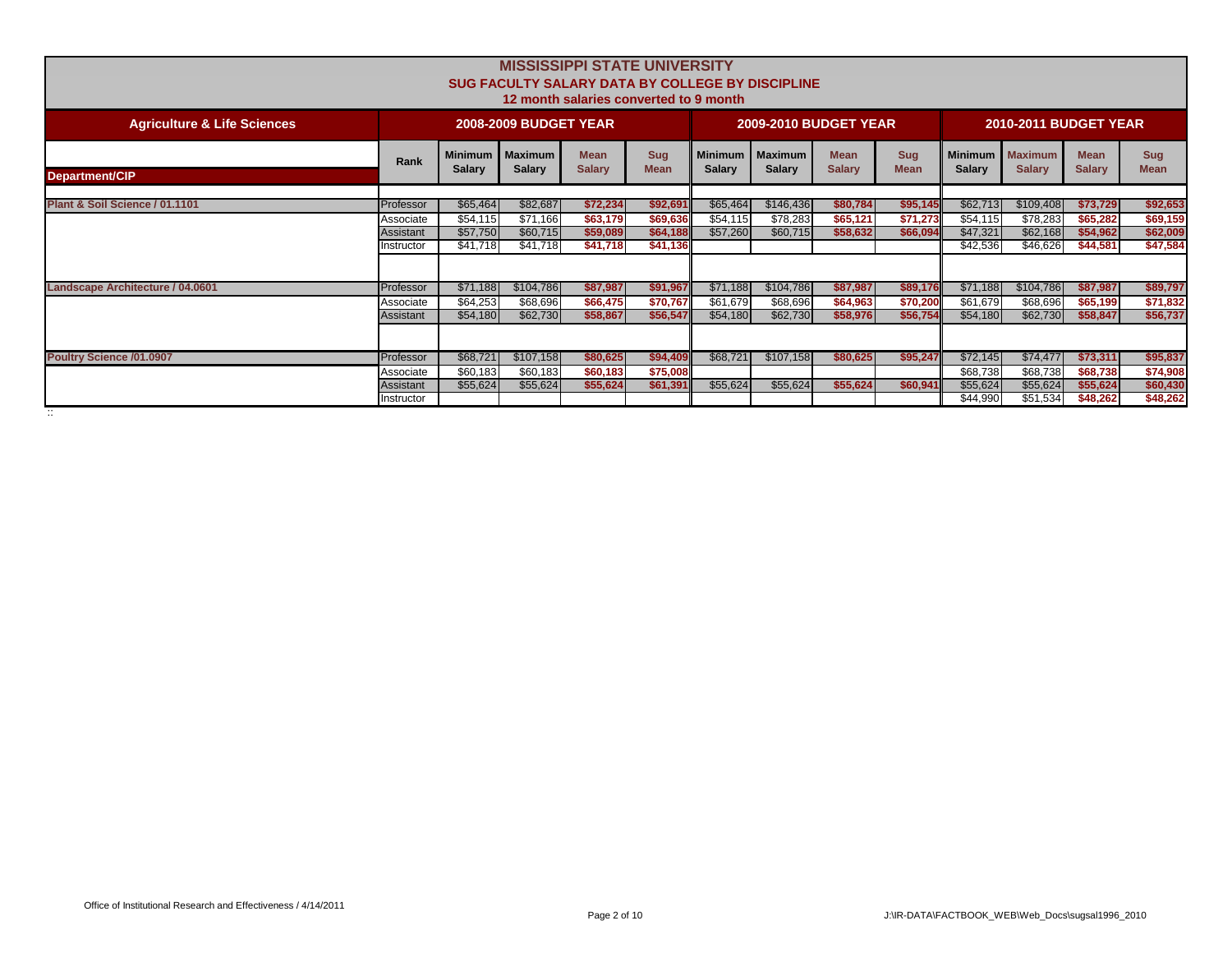|                                       | <b>MISSISSIPPI STATE UNIVERSITY</b><br><b>SUG FACULTY SALARY DATA BY COLLEGE BY DISCIPLINE</b><br>12 month salaries converted to 9 month |               |                                    |                              |                           |                                 |                                 |                              |                           |                                 |                                 |                              |                           |
|---------------------------------------|------------------------------------------------------------------------------------------------------------------------------------------|---------------|------------------------------------|------------------------------|---------------------------|---------------------------------|---------------------------------|------------------------------|---------------------------|---------------------------------|---------------------------------|------------------------------|---------------------------|
| <b>Architecture, Art &amp; Design</b> |                                                                                                                                          |               | <b>2008-2009 BUDGET YEAR</b>       |                              |                           |                                 | <b>2009-2010 BUDGET YEAR</b>    |                              |                           |                                 | <b>2010-2011 BUDGET YEAR</b>    |                              |                           |
| <b>Department/CIP</b>                 | Rank                                                                                                                                     | <b>Salarv</b> | Minimum   Maximum<br><b>Salary</b> | <b>Mean</b><br><b>Salarv</b> | <b>Sug</b><br><b>Mean</b> | <b>Minimum</b><br><b>Salarv</b> | <b>Maximum</b><br><b>Salary</b> | <b>Mean</b><br><b>Salary</b> | <b>Sug</b><br><b>Mean</b> | <b>Minimum</b><br><b>Salarv</b> | <b>Maximum</b><br><b>Salarv</b> | <b>Mean</b><br><b>Salary</b> | <b>Sug</b><br><b>Mean</b> |
|                                       |                                                                                                                                          |               |                                    |                              |                           |                                 |                                 |                              |                           |                                 |                                 |                              |                           |
| Art / 50.0101                         | Professor                                                                                                                                | \$55,000      | \$72,469                           | \$60,609                     | \$83,586                  | \$55,000                        | \$72,469                        | \$60,609                     | \$92,577                  | \$55,000                        | \$72,469                        | \$59,252                     | \$87,745                  |
|                                       | Associate                                                                                                                                | \$45,000      | \$74,312                           | \$52,690                     | \$63,155                  | \$48,360                        | \$88,753                        | \$55,592                     | \$63,545                  | \$48,360                        | \$88,753                        | \$59,835                     | \$63,392                  |
|                                       | Assistant                                                                                                                                | \$30,000      | \$50,400                           | \$42,561                     | \$51,639                  | \$40,015                        | \$50,400                        | \$45,534                     | \$50,708                  | \$40,015                        | \$49,000                        | \$44,629                     | \$52,697                  |
|                                       | Instructor                                                                                                                               | \$40,000      | \$40,000                           | \$40,000                     | \$36,831                  |                                 |                                 |                              |                           |                                 |                                 |                              |                           |
|                                       |                                                                                                                                          |               |                                    |                              |                           |                                 |                                 |                              |                           |                                 |                                 |                              |                           |
| Interior Design / 04.0501             | Professor                                                                                                                                |               |                                    |                              |                           |                                 |                                 |                              |                           |                                 |                                 |                              |                           |
|                                       | Associate                                                                                                                                | \$62,244      | \$67,318                           | \$64,781                     | \$68,328                  | \$67,318                        | \$67,318                        | \$67,318                     | \$67,324                  |                                 |                                 |                              |                           |
|                                       | Assistant                                                                                                                                | \$50,000      | \$50,000                           | \$50,000                     | \$48,357                  | \$50,000                        | \$50,000                        | \$50,000                     | \$47,900                  |                                 |                                 |                              |                           |
|                                       | Instructor                                                                                                                               | \$41,714      | \$41.714                           | \$41,714                     | \$41,714                  |                                 |                                 |                              |                           |                                 |                                 |                              |                           |
|                                       |                                                                                                                                          |               |                                    |                              |                           |                                 |                                 |                              |                           |                                 |                                 |                              |                           |
| School of Architecture / 04.0201      | Professor                                                                                                                                | \$72,138      | \$76,101                           | \$74,120                     | \$103,386                 | \$72,138                        | \$82,171                        | \$77,154                     | \$102,747                 | \$74,138                        | \$74,138                        | \$74,138                     | \$102,511                 |
|                                       | Associate                                                                                                                                | \$58,606      | \$69,530                           | \$65,264                     | \$76,451                  | \$63,223                        | \$67,314                        | \$65,352                     | \$77,389                  | \$58,593                        | \$78,750                        | \$67,224                     | \$75,692                  |
|                                       | Assistant                                                                                                                                | \$45,000      | \$72,000                           | \$55,214                     | \$61,743                  | \$50,000                        | \$72,000                        | \$57,407                     | \$62,439                  | \$50,000                        | \$72,000                        | \$56,340                     | \$62,347                  |
|                                       | Instructor                                                                                                                               |               |                                    |                              |                           |                                 |                                 |                              |                           | \$41.714                        | \$55,000                        | \$48,357                     | \$46,635                  |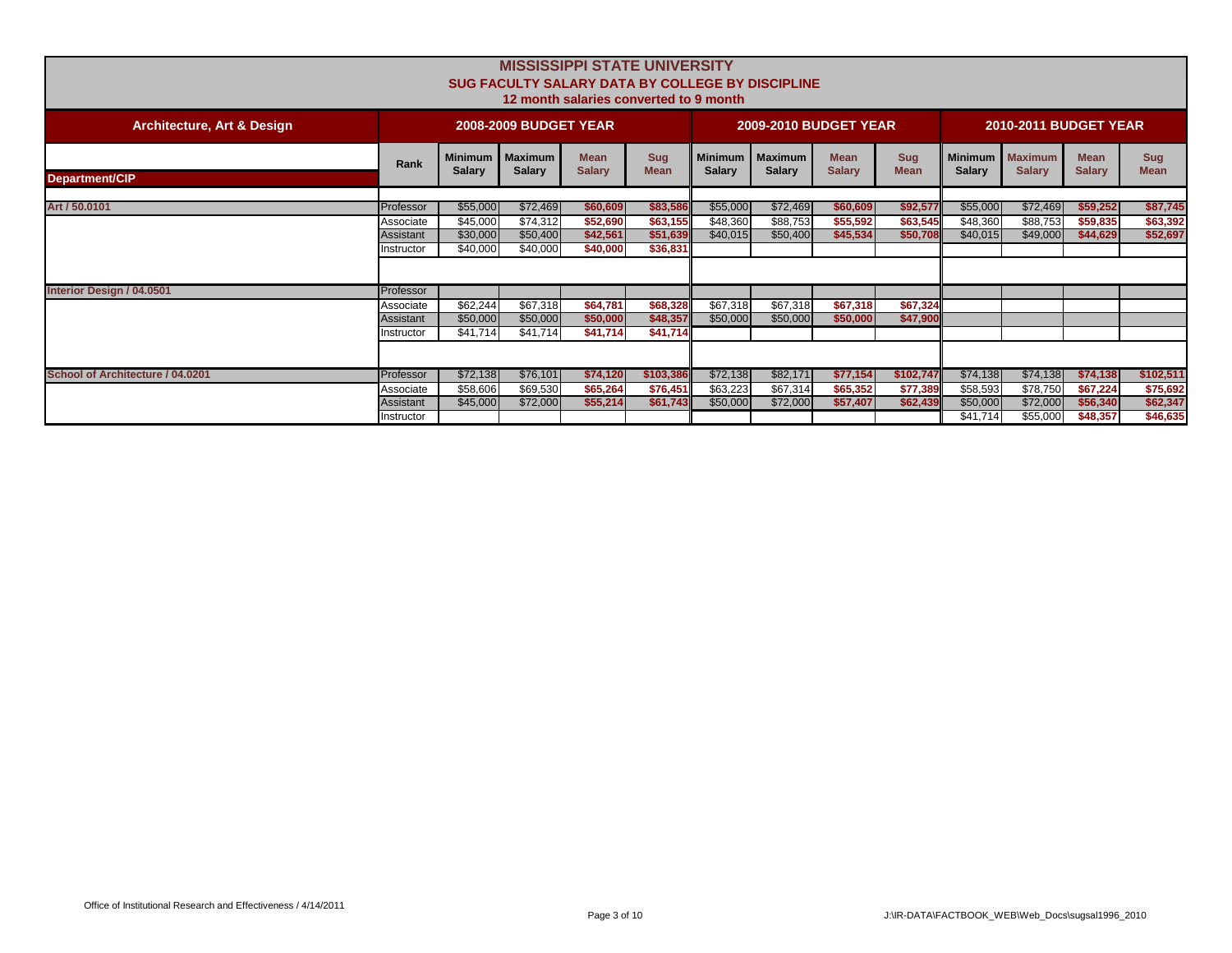|                                      |                                |                            |                                 | <b>MISSISSIPPI STATE UNIVERSITY</b><br><b>SUG FACULTY SALARY DATA BY COLLEGE BY DISCIPLINE</b><br>12 month salaries converted to 9 month |                           |                                 |                                 |                              |                      |                                 |                                 |                              |                      |
|--------------------------------------|--------------------------------|----------------------------|---------------------------------|------------------------------------------------------------------------------------------------------------------------------------------|---------------------------|---------------------------------|---------------------------------|------------------------------|----------------------|---------------------------------|---------------------------------|------------------------------|----------------------|
| <b>Arts &amp; Sciences</b>           |                                |                            | <b>2008-2009 BUDGET YEAR</b>    |                                                                                                                                          |                           |                                 | <b>2009-2010 BUDGET YEAR</b>    |                              |                      |                                 | <b>2010-2011 BUDGET YEAR</b>    |                              |                      |
| Department/CIP                       | Rank                           | Minimum  <br><b>Salary</b> | <b>Maximum</b><br><b>Salary</b> | <b>Mean</b><br><b>Salary</b>                                                                                                             | <b>Sug</b><br><b>Mean</b> | <b>Minimum</b><br><b>Salary</b> | <b>Maximum</b><br><b>Salary</b> | <b>Mean</b><br><b>Salary</b> | Sug<br><b>Mean</b>   | <b>Minimum</b><br><b>Salary</b> | <b>Maximum</b><br><b>Salary</b> | <b>Mean</b><br><b>Salary</b> | Sug<br><b>Mean</b>   |
| <b>Biological Sciences / 26.0101</b> | Professor                      | \$77,695                   | \$116,974                       | \$96,056                                                                                                                                 | \$113,053                 | \$77,695                        | \$116,974                       | \$97,335                     | \$113,69             | \$77,687                        | \$116,974                       | \$89,784                     | \$115,487            |
|                                      | Associate                      | \$66,000                   | \$80,214                        | \$71,712                                                                                                                                 | \$76,129                  | \$66,000                        | \$80,214                        | \$72,337                     | \$76,672             | \$66,000                        | \$80,214                        | \$73,054                     | \$77,749             |
|                                      | Assistant<br>Instructor        | \$55,000<br>\$34,000       | \$55,000<br>\$42,384            | \$55,000<br>\$37,751                                                                                                                     | \$66,247<br>\$40.924      | \$55,000<br>\$34,000            | \$55,000<br>\$42,384            | \$55,000<br>\$37,125         | \$66,295<br>\$43,098 | \$55,000<br>\$34,000            | \$55,000<br>\$42,384            | \$55,000<br>\$37,125         | \$66,808<br>\$40,420 |
|                                      |                                |                            |                                 |                                                                                                                                          |                           |                                 |                                 |                              |                      |                                 |                                 |                              |                      |
| <b>Chemistry / 40.0501</b>           | Professor                      | \$77,493                   | \$122,700                       | \$99,123                                                                                                                                 | \$123,067                 | \$77,493                        | \$122,700                       | \$99,123                     | \$124,119            | \$72,500                        | \$152,161                       | \$102,750                    | \$125,769            |
|                                      | Associate                      | \$57,610                   | \$65,000                        | \$61.853                                                                                                                                 | \$76,452                  | \$57,610                        | \$71.000                        | \$63,682                     | \$76,121             | \$57,610                        | \$86,630                        | \$68,008                     | \$77,160             |
|                                      | <b>Assistant</b><br>Instructor | \$54,687<br>\$43,000       | \$81,630<br>\$43,000            | \$67,106<br>\$43,000                                                                                                                     | \$66,275<br>\$47,707      | \$65,000<br>\$44,000            | \$69,000<br>\$49,080            | \$67,000<br>\$45,768         | \$67,564<br>\$46,928 | \$53,988<br>\$44,000            | \$69,000<br>\$49,080            | \$60,747<br>\$46,027         | \$68,533<br>\$45,618 |
|                                      |                                |                            |                                 |                                                                                                                                          |                           |                                 |                                 |                              |                      |                                 |                                 |                              |                      |
| <b>Communication / 09,0101</b>       | Professor                      | \$76,231                   | \$76,231                        | \$76,231                                                                                                                                 | \$96,23                   | \$63,235                        | \$104,132                       | \$81,199                     | \$96,62              | \$63,235                        | \$104,132                       | \$81,199                     | \$98,066             |
|                                      | Associate                      | \$55,735                   | \$75,315                        | \$62,876                                                                                                                                 | \$69,218                  | \$56.453                        | \$75,315                        | \$65,256                     | \$68,774             | \$56,453                        | \$75,315                        | \$65,256                     | \$70,021             |
|                                      | Assistant                      | \$50,325                   | \$58,000                        | \$53,361                                                                                                                                 | \$57,693                  | \$50,325                        | \$58,000                        | \$58,000                     | \$57,322             | \$50,325                        | \$58,000                        | \$53,141                     | \$58,486             |
|                                      | Instructor                     | \$31,392                   | \$43,661                        | \$36,164                                                                                                                                 | \$37,647                  | \$31,392                        | \$43,661                        | \$36,404                     | \$39,377             | \$31,392                        | \$43,661                        | \$36,310                     | \$36,594             |
| <b>English / 23.0101</b>             | Professor                      | \$62,958                   | \$83,436                        | \$69,566                                                                                                                                 | \$98,475                  | \$62,958                        | \$83,436                        | \$69,566                     | \$98,273             | \$62,958                        | \$83,436                        | \$69,834                     | \$98,862             |
|                                      | Associate                      | \$53,764                   | \$71,420                        | \$58,914                                                                                                                                 | \$67,138                  | \$53,764                        | \$71,420                        | \$59,085                     | \$67,574             | \$53,460                        | \$71,420                        | \$58,752                     | \$68,323             |
|                                      | Assistant                      | \$45,000                   | \$52,000                        | \$47,207<br>\$29.945                                                                                                                     | \$55,440                  | \$45,000                        | \$52,000                        | \$47,320                     | \$56,159             | \$45,000                        | \$52,000                        | \$47,193                     | \$57,269             |
|                                      | Instructor                     | $\overline{$}26,155$       | \$43,814                        |                                                                                                                                          | \$35,649                  | \$26,155                        | \$32,616                        | \$27,424                     | \$36,563             | \$26,000                        | \$45,000                        | \$28,878                     | \$36,393             |
| Foreign Languages / 16.0101          | Professor                      | \$73,620                   | \$79,399                        | \$76,510                                                                                                                                 | \$87,231                  | \$79,399                        | \$85,890                        | \$82,645                     | \$88,683             | \$79,399                        | \$85,890                        | \$82,645                     | \$88,922             |
|                                      | Associate                      | \$52,000                   | \$52,000                        | \$52,000                                                                                                                                 | \$63,343                  | \$50.073                        | \$52,000                        | \$51.037                     | \$62,926             | \$50,056                        | \$50.073                        | \$50.065                     | \$63,653             |
|                                      | Assistant                      | \$45,000                   | \$50,000                        | \$46,590                                                                                                                                 | \$52,852                  | \$45,000                        | \$50,000                        | \$46,843                     | \$53,793             | \$45,000                        | \$50,000                        | \$47.200                     | \$54,340             |
|                                      | nstructor                      | \$26,000                   | \$33,180                        | \$28,035                                                                                                                                 | \$36,564                  | \$26,000                        | \$33,180                        | \$27,893                     | \$37,800             | \$26,000                        | \$33,180                        | \$27,893                     | \$37,875             |
|                                      |                                |                            |                                 |                                                                                                                                          |                           |                                 |                                 |                              |                      |                                 |                                 |                              |                      |
| Geosciences / 40.0601                | Professor                      | \$90,000                   | \$98,214                        | \$94,152                                                                                                                                 | \$110,996                 | \$90,000                        | \$98,214                        | \$94,152                     | \$113,661            | \$76,499                        | \$98,214                        | \$91,423                     | \$115,163            |
|                                      | Associate                      | \$55,000<br>\$50,000       | \$62,031                        | \$59,770                                                                                                                                 | \$75,867                  | \$55,000                        | \$73,468                        | \$62,798                     | \$76,978             | \$51,624                        | \$82,274                        | \$64,769<br>\$56,884         | \$77,414             |
|                                      | Assistant<br>Instructor        | \$33,500                   | \$68,468<br>\$49,639            | \$53,388<br>\$38,211                                                                                                                     | \$65,687<br>\$39,479      | \$50,000<br>\$32,500            | \$55,001<br>\$49,639            | \$52,239<br>\$37,468         | \$66,769<br>\$47,958 | \$50,000<br>\$32,500            | \$98,160<br>\$49,639            | \$38,208                     | \$67,513<br>\$39,580 |
|                                      |                                |                            |                                 |                                                                                                                                          |                           |                                 |                                 |                              |                      |                                 |                                 |                              |                      |
| <b>History / 54.0101</b>             | Professor                      | \$84,000                   | \$116,698                       | \$98,256                                                                                                                                 | \$105,095                 | \$84,000                        | \$116,698                       | \$100,349                    | \$105,715            | \$84,000                        | \$116,698                       | \$98,256                     | \$106,248            |
|                                      | Associate                      | \$55,178                   | \$61,924                        | \$59,034                                                                                                                                 | \$69,592                  | \$55,178                        | \$62,970                        | \$60,462                     | \$69,322             | \$55,178                        | \$62,970                        | \$60,462                     | \$69,884             |
|                                      | Assistant                      | \$49,000                   | \$57,970                        | \$54,403                                                                                                                                 | \$54,660                  | \$49,000                        | \$56,000                        | \$53,697                     | \$55,508             | \$49,000                        | \$56,000                        | \$53,697                     | \$55,700             |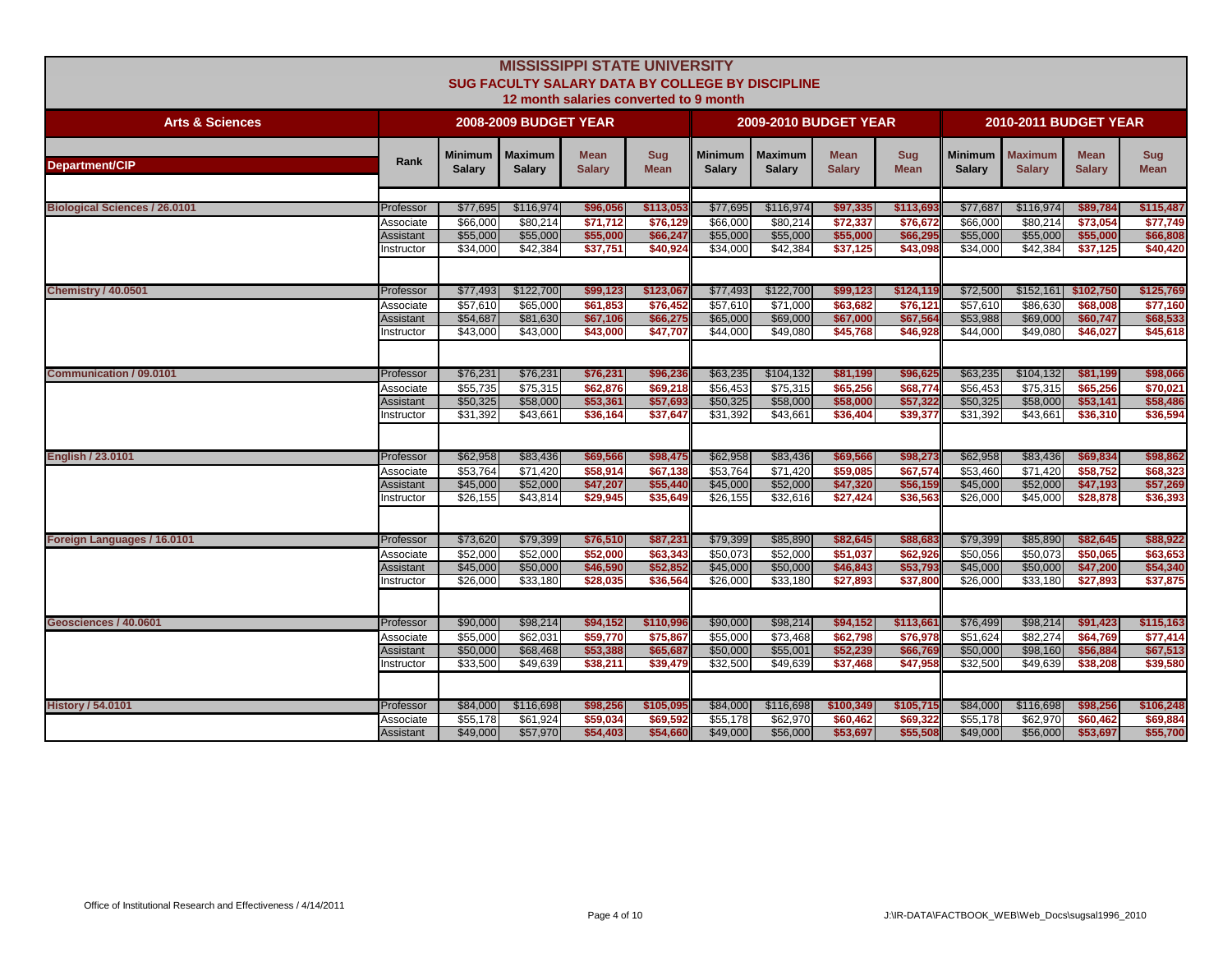|                                                                |                                                   |                                              |                                               | <b>MISSISSIPPI STATE UNIVERSITY</b><br><b>SUG FACULTY SALARY DATA BY COLLEGE BY DISCIPLINE</b><br>12 month salaries converted to 9 month |                                               |                                              |                                               |                                               |                                               |                                              |                                               |                                               |                                               |
|----------------------------------------------------------------|---------------------------------------------------|----------------------------------------------|-----------------------------------------------|------------------------------------------------------------------------------------------------------------------------------------------|-----------------------------------------------|----------------------------------------------|-----------------------------------------------|-----------------------------------------------|-----------------------------------------------|----------------------------------------------|-----------------------------------------------|-----------------------------------------------|-----------------------------------------------|
| <b>Arts &amp; Sciences</b>                                     |                                                   |                                              | <b>2008-2009 BUDGET YEAR</b>                  |                                                                                                                                          |                                               |                                              | <b>2009-2010 BUDGET YEAR</b>                  |                                               |                                               |                                              | <b>2010-2011 BUDGET YEAR</b>                  |                                               |                                               |
| <b>Department/CIP</b>                                          | Rank                                              | Minimum I<br><b>Salary</b>                   | <b>Maximum</b><br><b>Salary</b>               | <b>Mean</b><br><b>Salary</b>                                                                                                             | <b>Sug</b><br><b>Mean</b>                     | <b>Minimum</b><br><b>Salary</b>              | <b>Maximum</b><br><b>Salary</b>               | <b>Mean</b><br><b>Salary</b>                  | Sug<br><b>Mean</b>                            | <b>Minimum</b><br><b>Salary</b>              | <b>Maximum</b><br><b>Salary</b>               | <b>Mean</b><br><b>Salary</b>                  | Sug<br><b>Mean</b>                            |
| <b>Mathematics &amp; Statistics / 27.0101</b>                  | Professor                                         | \$65,005                                     | \$114,520                                     | \$83,645                                                                                                                                 | \$105,25                                      | \$65,005                                     | \$114,520                                     | \$82,395                                      | \$106,28                                      | \$65,005                                     | \$114,520                                     | \$80,982                                      | \$106,896                                     |
|                                                                | Associate<br>Assistant<br>Instructor              | \$56,518<br>\$44,633<br>\$34,234             | \$70,000<br>\$60,000<br>\$57,187              | \$62,937<br>\$53,506<br>\$38,060                                                                                                         | \$72,755<br>\$64,90<br>\$41,929               | \$56,518<br>\$44,633<br>\$34,234             | \$70,000<br>\$63,000<br>\$57,187              | \$62,937<br>\$55,554<br>\$38,060              | \$74,328<br>\$65,398<br>\$42,284              | \$56,518<br>\$44,633<br>\$34,000             | \$70,000<br>\$60,000<br>\$34,234              | \$62,140<br>\$54,483<br>\$34,195              | \$74,593<br>\$66,678<br>\$41,198              |
| Philosophy & Religion / 38.0101                                | Professor                                         | \$65.832                                     | \$82,546                                      | \$75,217                                                                                                                                 | \$98,826                                      | \$65,832                                     | \$98,160                                      | \$80,422                                      | \$97,846                                      | \$65,832                                     | \$114,985                                     | \$88,040                                      | \$99,258                                      |
|                                                                | Associate<br><b>Assistant</b><br>Instructor       | \$47,976<br>\$40.912<br>\$28,000             | \$53,089<br>\$50,000<br>\$28,000              | \$50,533<br>\$46,971<br>\$28,000                                                                                                         | \$64,260<br>\$52,751<br>\$34,955              | \$53,089<br>\$50,000<br>\$28,000             | \$53.089<br>\$52,000<br>\$28,000              | \$53,089<br>\$50,500<br>\$28,000              | \$65,242<br>\$53,677<br>\$35,61               | \$53,089<br>\$50,000<br>\$28,000             | \$60,000<br>\$52,000<br>\$28,000              | \$56,545<br>\$50,500<br>\$28,000              | \$64,771<br>\$54,171<br>\$33,796              |
| Physics & Astronomy / 40.0801                                  | Professor                                         | \$66,895                                     | \$113,109                                     | \$82,536                                                                                                                                 | \$111,569                                     | \$66,895                                     | \$113,109                                     | \$81,103                                      | \$113,504                                     | \$66,895                                     | \$113,109                                     | \$80,278                                      | \$115,203                                     |
|                                                                | Associate<br>Assistant<br>nstructor               | \$62,114<br>\$57,775<br>\$37,838             | \$68,516<br>\$59,950<br>\$46,627              | \$64,488<br>\$59,020<br>\$42,233                                                                                                         | \$78,228<br>\$69,691<br>\$43,937              | \$62,114<br>\$57,775<br>\$37,838             | \$68,516<br>\$59,950<br>\$46,627              | \$64,329<br>\$59,020<br>\$42,233              | \$79,125<br>\$69,490<br>\$44,547              | \$62,114<br>\$57,775<br>\$37,838             | \$91,784<br>\$59,355<br>\$46,627              | \$70,418<br>\$58,710<br>\$42,233              | \$78,291<br>\$70,267<br>\$43,534              |
| <b>Political Science &amp; Public Administration / 45.1001</b> | Professor<br>Associate<br>Assistant<br>Instructor | \$78,026<br>\$64,024<br>\$55,000<br>\$37,000 | \$101,585<br>\$74,929<br>\$63,000<br>\$37,000 | \$89,806<br>\$70,952<br>\$56,585<br>\$37,000                                                                                             | \$114,100<br>\$75,305<br>\$61,723<br>\$43,035 | \$78,026<br>\$64,024<br>\$55,000<br>\$37,000 | \$130,880<br>\$73,903<br>\$63,000<br>\$47,000 | \$103,497<br>\$68,686<br>\$56,899<br>\$42,000 | \$114,603<br>\$76,526<br>\$62,164<br>\$46,775 | \$78,026<br>\$68,132<br>\$55,000<br>\$37,000 | \$130,880<br>\$73,903<br>\$63,000<br>\$37,000 | \$100,042<br>\$71,018<br>\$56,909<br>\$37,000 | \$114,260<br>\$77,391<br>\$62,515<br>\$40,966 |
| Psychology / 42.0101                                           | Professor<br>Associate<br>Assistant<br>Instructor | \$86,924<br>\$62,973<br>\$45,000<br>\$35,332 | \$104,500<br>\$68,195<br>\$63,750<br>\$35,753 | \$95,913<br>\$65,048<br>\$57,131<br>\$35,543                                                                                             | \$113,499<br>\$71,138<br>\$62,660<br>\$45,673 | \$86,924<br>\$62,973<br>\$57,000<br>\$35,332 | \$104,500<br>\$73,522<br>\$63,750<br>\$35,753 | \$95,913<br>\$67,166<br>\$58,827<br>\$35,543  | \$116,267<br>\$72,589<br>\$64,215<br>\$47,748 | \$86,924<br>\$62,973<br>\$44,990<br>\$35,000 | \$104,500<br>\$68,195<br>\$63,750<br>\$35,753 | \$94,491<br>\$65,048<br>\$57.420<br>\$35,271  | \$117,736<br>\$72,901<br>\$64,463<br>\$45,677 |
| <b>Sociology / 45.1101</b>                                     | Professor<br>Associate<br>Assistant<br>Instructor | \$76,000<br>\$59,000<br>\$52,500<br>\$43,000 | \$103,886<br>\$68,700<br>\$60,000<br>\$43,000 | \$85,998<br>\$62,675<br>\$57,240<br>\$43,000                                                                                             | \$110,772<br>\$71,117<br>\$59,028<br>\$38,990 | \$76,500<br>\$59,000<br>\$52,500<br>\$43,000 | \$103,886<br>\$70,500<br>\$65,000<br>\$43,000 | \$90,193<br>\$64,400<br>\$59,470<br>\$43,000  | \$113,178<br>\$70,739<br>\$59,531<br>\$40,773 | \$76,200<br>\$59,000<br>\$52,500             | \$103,886<br>\$85,890<br>\$69,530             | \$85,326<br>\$76,927<br>\$60,244              | \$111,944<br>\$71,409<br>\$60,607             |
| Anthropology & Middle Eastern Cultures / 45.0201               | Professor<br>Associate<br>Assistant               |                                              |                                               |                                                                                                                                          |                                               | \$76,000<br>\$47,976<br>\$50,000             | \$94,070<br>\$60,000<br>\$58,000              | \$85,035<br>\$53,988<br>\$55,333              | \$103,304<br>\$70,385<br>\$59,562             | \$67,500<br>\$0<br>\$50,000                  | \$76,000<br>\$0<br>\$62,000                   | \$71,750<br>\$0<br>\$56,667                   | \$101,980<br>\$71,703<br>\$59,998             |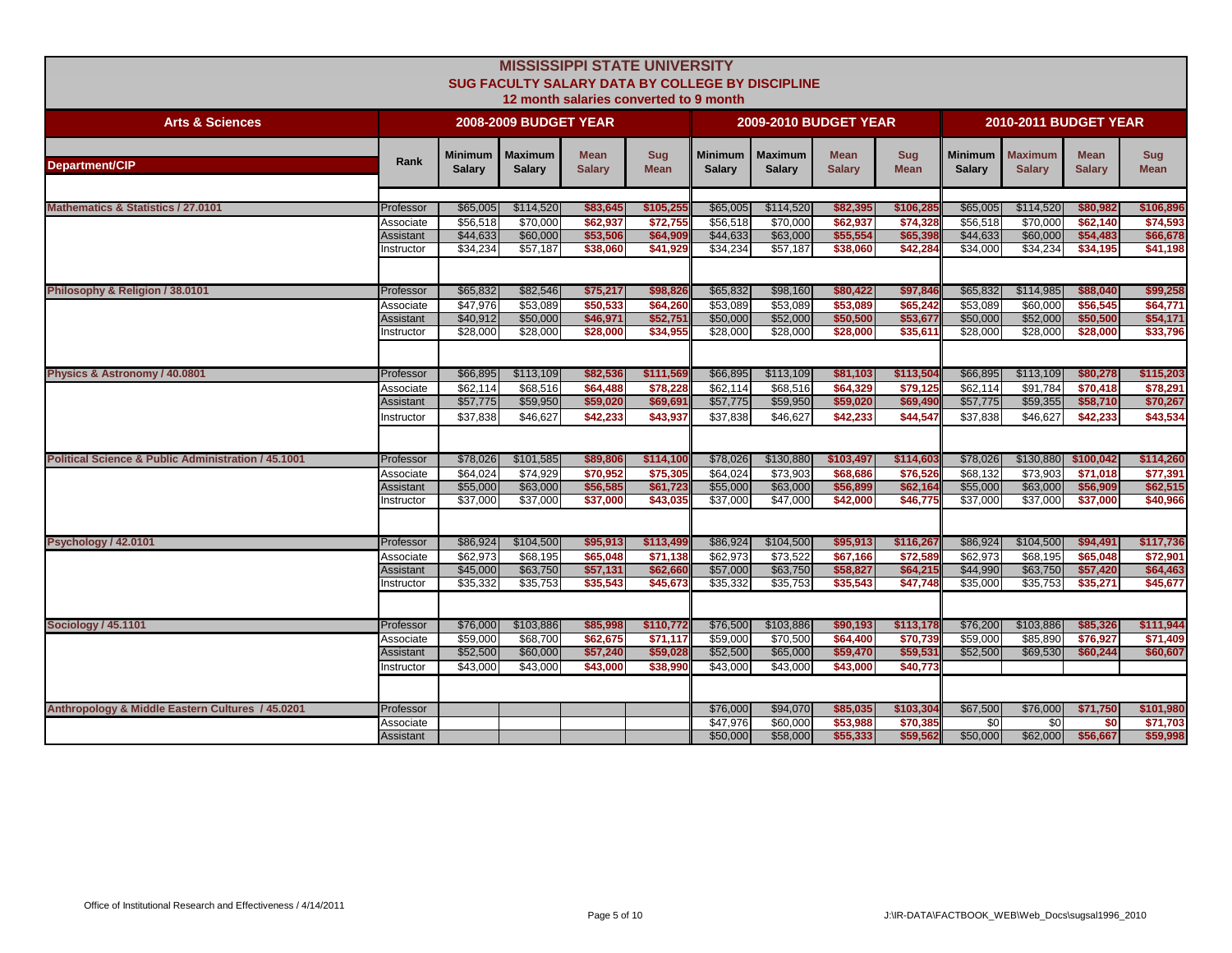|                                                            | <b>MISSISSIPPI STATE UNIVERSITY</b> |                |                              |                                        |                           |                |                                                         |               |             |                |                              |               |             |
|------------------------------------------------------------|-------------------------------------|----------------|------------------------------|----------------------------------------|---------------------------|----------------|---------------------------------------------------------|---------------|-------------|----------------|------------------------------|---------------|-------------|
|                                                            |                                     |                |                              |                                        |                           |                | <b>SUG FACULTY SALARY DATA BY COLLEGE BY DISCIPLINE</b> |               |             |                |                              |               |             |
|                                                            |                                     |                |                              |                                        |                           |                |                                                         |               |             |                |                              |               |             |
|                                                            |                                     |                |                              | 12 month salaries converted to 9 month |                           |                |                                                         |               |             |                |                              |               |             |
| <b>Business</b>                                            |                                     |                | <b>2008-2009 BUDGET YEAR</b> |                                        |                           |                | <b>2009-2010 BUDGET YEAR</b>                            |               |             |                | <b>2010-2011 BUDGET YEAR</b> |               |             |
|                                                            |                                     | <b>Minimum</b> | <b>Maximum</b>               | <b>Mean</b>                            |                           | <b>Minimum</b> | <b>Maximum</b>                                          | <b>Mean</b>   | <b>Sug</b>  | <b>Minimum</b> | <b>Maximum</b>               | <b>Mean</b>   | <b>Sug</b>  |
| Department/CIP                                             | Rank                                | <b>Salary</b>  | <b>Salary</b>                | <b>Salary</b>                          | <b>Sug</b><br><b>Mean</b> | <b>Salarv</b>  | <b>Salary</b>                                           | <b>Salary</b> | <b>Mean</b> | <b>Salary</b>  | <b>Salarv</b>                | <b>Salary</b> | <b>Mean</b> |
|                                                            |                                     |                |                              |                                        |                           |                |                                                         |               |             |                |                              |               |             |
|                                                            |                                     |                |                              |                                        |                           |                |                                                         |               |             |                |                              |               |             |
| Finance & Economics / 52.0601                              | Professor                           | \$90,100       | \$125.465                    | \$111.549                              | \$122,527                 | \$90,100       | \$125.465                                               | \$108,938     | \$121.245   | \$111.250      | \$111.250                    | \$111.250     | \$131,183   |
|                                                            | Associate                           | \$73.000       | \$84.225                     | \$76,296                               | \$85,783                  | \$73,000       | \$150,666                                               | \$86,571      | \$87,189    | \$73,000       | \$150,666                    | \$86,571      | \$89,475    |
|                                                            | Assistant                           | \$68,850       | \$132,500                    | \$110.531                              | \$88,231                  | \$108,775      | \$132,500                                               | \$120,425     | \$91,231    | \$120,000      | \$132,500                    | \$126,250     | \$97,697    |
|                                                            | Instructor                          |                |                              |                                        |                           | \$46,314       | \$85,000                                                | \$57,853      | \$50,329    | \$46,314       | \$85,000                     | \$58,785      | \$53,317    |
|                                                            |                                     |                |                              |                                        |                           |                |                                                         |               |             |                |                              |               |             |
| <b>Management &amp; Information Systems / 52.0201</b>      | Professor                           | \$89,966       | \$152,033                    | \$116,872                              | \$171,285                 | \$89,966       | \$152,033                                               | \$116,874     | \$172,585   | \$105,668      | \$152,033                    | \$122,305     | \$177,115   |
|                                                            | Associate                           | \$85,824       | \$113,996                    | \$104,014                              | \$129,528                 | \$85,824       | \$113,996                                               | \$104,878     | \$129,512   | \$85,824       | \$112,221                    | \$101,838     | \$132,639   |
|                                                            | Assistant                           | \$96,445       | \$105,000                    | \$100,983                              | \$124,709                 | \$99,000       | \$105,000                                               | \$102,000     | \$126,483   | \$99,000       | \$109,000                    | \$103,400     | \$128,737   |
|                                                            | Instructor                          | \$42.700       | \$60,000                     | \$51,350                               | \$72.076                  | \$42,700       | \$60,000                                                | \$51,567      | \$70,816    | \$42.700       | \$60,000                     | \$51,567      | \$66,734    |
|                                                            |                                     |                |                              |                                        |                           |                |                                                         |               |             |                |                              |               |             |
| <b>Marketing, Quantitative Analysis &amp; Business Law</b> | Professor                           | \$92,737       | \$118,966                    | \$104,552                              | \$161,448                 | \$95,580       | \$118,966                                               | \$108,277     | \$162,909   | \$76,265       | \$117,118                    | \$101,075     | \$164,730   |
|                                                            | /52.1401 Associate                  | \$68,765       | \$99,720                     | \$92,430                               | \$120,079                 | \$68,765       | \$99,720                                                | \$91,911      | \$122,012   | \$99,212       | \$113,591                    | \$104,174     | \$123,206   |
|                                                            | Assistant                           | \$75,000       | \$114,000                    | \$98,212                               | \$118,748                 | \$75,000       | \$114,000                                               | \$98,212      | \$116,591   | \$75,000       | \$114,000                    | \$98,212      | \$119,394   |
|                                                            | Instructor                          | \$42,500       | \$77,710                     | \$54,032                               | \$54,367                  | \$42,500       | \$77,710                                                | \$53,226      | \$61,384    | \$42,500       | \$50,000                     | \$47,105      | \$60,482    |
|                                                            |                                     |                |                              |                                        |                           |                |                                                         |               |             |                |                              |               |             |
|                                                            |                                     |                |                              |                                        |                           |                |                                                         |               |             |                |                              |               |             |
| School of Accountancy / 52.0301                            | Professor                           | \$108,329      | \$114,520                    | \$111,425                              | \$161,977                 | \$108,329      | \$114,520                                               | \$111,425     | \$164,649   | \$108,329      | \$108,329                    | \$108,329     | \$168,530   |
|                                                            | Associate                           | \$82,482       | \$92,523                     | \$89,385                               | \$130,978                 | \$82,482       | \$115,684                                               | \$97,077      | \$131,771   | \$91,121       | \$115,684                    | \$99,776      | \$135,786   |
|                                                            | Assistant                           | \$104,239      | \$112,615                    | \$109.179                              | \$137,153                 | \$112,615      | \$125,000                                               | \$117,538     | \$141,370   | \$115,000      | \$125,000                    | \$120,000     | \$146,023   |
|                                                            | Instructor                          |                |                              |                                        |                           |                |                                                         |               |             |                |                              |               |             |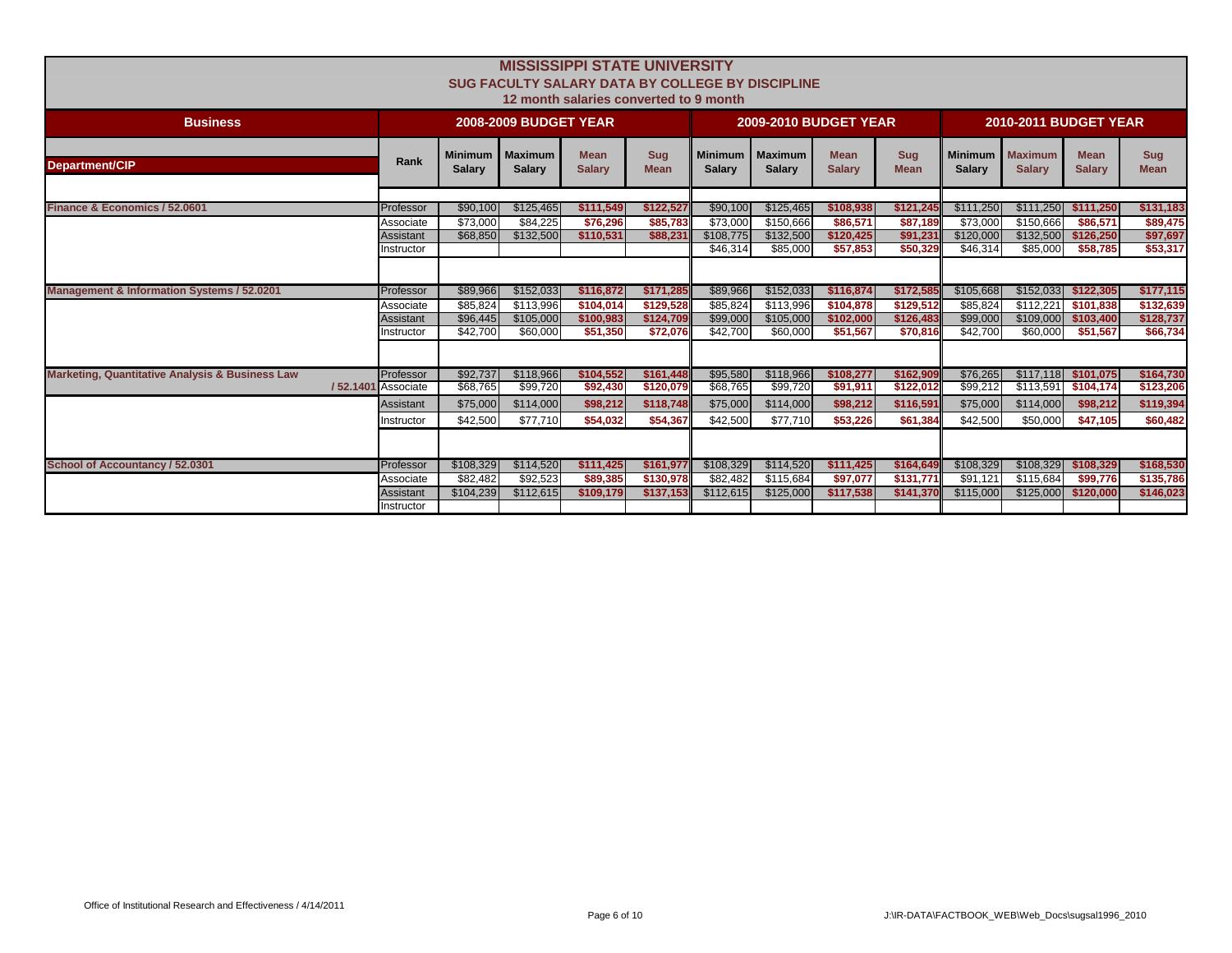|                                                                    | <b>MISSISSIPPI STATE UNIVERSITY</b><br>SUG FACULTY SALARY DATA BY COLLEGE BY DISCIPLINE<br>12 month salaries converted to 9 month |                                  |                                  |                                  |                                  |                                 |                                 |                              |                      |                                  |                                  |                                  |                                  |  |
|--------------------------------------------------------------------|-----------------------------------------------------------------------------------------------------------------------------------|----------------------------------|----------------------------------|----------------------------------|----------------------------------|---------------------------------|---------------------------------|------------------------------|----------------------|----------------------------------|----------------------------------|----------------------------------|----------------------------------|--|
| <b>Education</b>                                                   |                                                                                                                                   |                                  | <b>2008-2009 BUDGET YEAR</b>     |                                  |                                  |                                 | <b>2009-2010 BUDGET YEAR</b>    |                              |                      |                                  | <b>2010-2011 BUDGET YEAR</b>     |                                  |                                  |  |
| <b>Department/CIP</b>                                              | Rank                                                                                                                              | Minimum<br><b>Salary</b>         | <b>Maximum</b><br><b>Salary</b>  | <b>Mean</b><br><b>Salary</b>     | <b>Sug</b><br><b>Mean</b>        | <b>Minimum</b><br><b>Salary</b> | <b>Maximum</b><br><b>Salary</b> | <b>Mean</b><br><b>Salary</b> | Sug<br><b>Mean</b>   | Minimum<br><b>Salary</b>         | <b>Maximum</b><br><b>Salary</b>  | <b>Mean</b><br><b>Salary</b>     | <b>Sug</b><br><b>Mean</b>        |  |
| Counseling & Educational Psychology / 13.1101                      | Professor                                                                                                                         | \$73,279                         | \$91,616                         | \$82,504                         | \$97,032                         | \$73,279                        | \$95,297                        | \$84,694                     | \$99,634             | \$73,279                         | \$95,297                         | \$84,694                         | \$99,559                         |  |
|                                                                    | Associate                                                                                                                         | \$57,350                         | \$61.103                         | \$58,801                         | \$71.140                         | \$56.791                        | \$61.103                        | \$58,399                     | \$69,580             | \$56.791                         | \$59.264                         | \$57,723                         | \$69,364                         |  |
|                                                                    | Assistant                                                                                                                         | \$51,085                         | \$53,238                         | \$52,325                         | \$59,065                         | \$50,000                        | \$53,186                        | \$51,045                     | \$51,750             | \$50,000                         | \$66,000                         | \$53,182                         | \$60,253                         |  |
|                                                                    | nstructor                                                                                                                         | \$46,289                         | \$46,289                         | \$46,289                         | \$52,551                         | \$46,289                        | \$46,289                        | \$46,289                     | \$37,273             | \$42,000                         | \$46,289                         | \$44,145                         | \$44,321                         |  |
| Curriculum, Instruction & Special Education / 13.0301              | Professor                                                                                                                         | \$65,836                         | \$75,829                         | \$72,193                         | \$97,199                         | \$65,836                        | \$75,829                        | \$72,193                     | \$96,240             | \$65,836                         | \$92,025                         | \$76,590                         | \$96,512                         |  |
|                                                                    | Associate                                                                                                                         | \$60.028                         | \$81,800                         | \$67.961                         | \$70.824                         | \$56,555                        | \$85,890                        | \$65,906                     | \$70,664             | \$56,555                         | \$72,802                         | \$62,477                         | \$70,600                         |  |
|                                                                    | Assistant                                                                                                                         | \$51,555                         | \$53,560                         | \$52,685                         | \$58,674                         | \$52,500                        | \$53,560                        | \$52,843                     | \$59,172             | \$52,500                         | \$53,560                         | \$52,812                         | \$59,365                         |  |
|                                                                    | nstructor                                                                                                                         | \$30,000                         | \$44,346                         | \$38.141                         | \$45,571                         | \$30,263                        | \$44.346                        | \$38,964                     | \$48,217             | \$30.263                         | \$44,346                         | \$40,384                         | \$46,295                         |  |
| <b>Instructional Systems &amp; Workforce Development / 13.1309</b> | Professor                                                                                                                         | \$65,875                         | \$90,872                         | \$82,246                         | \$82,246                         | \$65,875<br>\$56,790            | \$90,872<br>\$59,555            | \$82,246                     | \$82,246             | \$65,875                         | \$90,872                         | \$82,246                         | \$82,246                         |  |
|                                                                    | Associate<br>Assistant<br>Instructor                                                                                              | \$56,790<br>\$48,852<br>\$34,832 | \$59,555<br>\$51,691<br>\$46,800 | \$58,107<br>\$50,272<br>\$41,047 | \$58,107<br>\$50,272<br>\$41,047 | \$48,852                        | \$52,500                        | \$58,107<br>\$51,014         | \$58,107<br>\$51,014 | \$53,375<br>\$44,990<br>\$34,558 | \$61,417<br>\$58,382<br>\$46,800 | \$57,904<br>\$50,979<br>\$39,425 | \$57,904<br>\$50,979<br>\$39,425 |  |
| Kinesiology / 13.1314                                              | Professor                                                                                                                         | \$67,055                         | \$94,070                         | \$80,563                         | \$85,412                         | \$67,055                        | \$94,070                        | \$80,563                     | \$86,116             | \$67,055                         | \$94,070                         | \$80,563                         | \$88,879                         |  |
|                                                                    | Associate                                                                                                                         | \$57,620                         | \$57,679                         | \$57,650                         | \$66,171                         | \$57,620                        | \$57,679                        | \$57,650                     | \$67,027             | \$57,620                         | \$57,679                         | \$57,650                         | \$66,143                         |  |
|                                                                    | Assistant                                                                                                                         | \$46,000                         | \$56,000                         | \$52,011                         | \$52,679                         | \$46,000                        | \$56,000                        | \$52,548                     | \$53,170             | \$46,000                         | \$56,000                         | \$52,674                         | \$54,955                         |  |
| Leadership and Foundations / 13.0401                               | Instructor                                                                                                                        | \$31,500                         | \$42,762                         | \$36,491                         | \$39,926                         | \$31,500                        | \$42,762                        | \$36,491                     | \$42,932             | \$31,500                         | \$42,762                         | \$36,491                         | \$43,111                         |  |
|                                                                    | Professor                                                                                                                         | \$66,498                         | \$78,813                         | \$73,866                         | \$103,737                        | \$66,498                        | \$90,615                        | \$76,816                     | \$105,628            | \$66,498                         | \$77,077                         | \$71,788                         | \$105,840                        |  |
|                                                                    | Associate                                                                                                                         | \$57,530                         | \$81,800                         | \$65,618                         | \$72,051                         | \$57,530                        | \$93,252                        | \$69,880                     | \$71,809             | \$49,245                         | \$93,252                         | \$6,692                          | \$71,502                         |  |
|                                                                    | Assistant                                                                                                                         | \$78,267                         | \$78,267                         | \$78,267                         | \$59,520                         | \$53,500                        | \$53,500                        | \$53,500                     | \$59,713             | \$47,444                         | \$58,323                         | \$52,884                         | \$59,645                         |  |
| <b>Music / 50,0901</b>                                             | Professor                                                                                                                         | \$57,853                         | \$94,639                         | \$69,346                         | \$88,253                         | \$57,853                        | \$94,639                        | \$69,346                     | \$88,743             | \$57,853                         | \$94,639                         | \$69,346                         | \$89,001                         |  |
|                                                                    | Associate                                                                                                                         | \$50,779                         | \$63,129                         | \$55,327                         | \$64,164                         | \$50,779                        | \$63,129                        | \$55,327                     | \$64,51'             | \$50,779                         | \$52,073                         | \$51,426                         | \$64,122                         |  |
|                                                                    | Assistant                                                                                                                         | \$42,000                         | \$56,851                         | \$46,225                         | \$51,328                         | \$42,000                        | \$56,851                        | \$45,925                     | \$51,728             | \$42,000                         | \$56,851                         | \$46,923                         | \$52,654                         |  |
|                                                                    | Instructor                                                                                                                        | \$37,232                         | \$46,548                         | \$41,355                         | \$42,338                         | \$37,232                        | \$43,641                        | \$40,437                     | \$44,603             | \$37,232                         | \$43,641                         | \$40,437                         | \$44,204                         |  |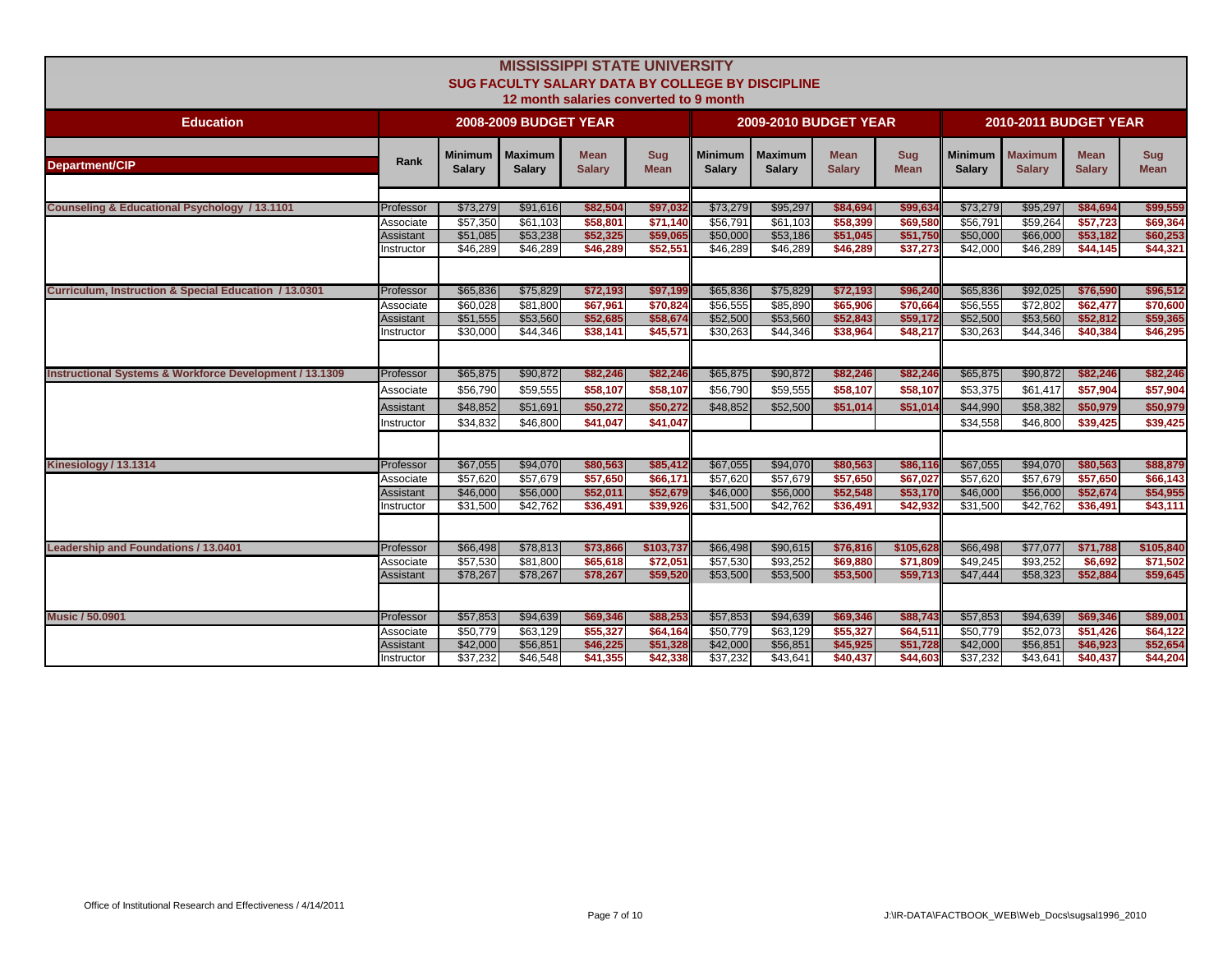|                                                       |                        |                          |                              | <b>MISSISSIPPI STATE UNIVERSITY</b>    |                           |                                 |                                                  |                              |                           |                                 |                              |                       |                           |
|-------------------------------------------------------|------------------------|--------------------------|------------------------------|----------------------------------------|---------------------------|---------------------------------|--------------------------------------------------|------------------------------|---------------------------|---------------------------------|------------------------------|-----------------------|---------------------------|
|                                                       |                        |                          |                              |                                        |                           |                                 | SUG FACULTY SALARY DATA BY COLLEGE BY DISCIPLINE |                              |                           |                                 |                              |                       |                           |
|                                                       |                        |                          |                              | 12 month salaries converted to 9 month |                           |                                 |                                                  |                              |                           |                                 |                              |                       |                           |
| <b>Engineering</b>                                    |                        |                          | <b>2008-2009 BUDGET YEAR</b> |                                        |                           |                                 | <b>2009-2010 BUDGET YEAR</b>                     |                              |                           |                                 | <b>2010-2011 BUDGET YEAR</b> |                       |                           |
|                                                       |                        |                          | Maximum                      | <b>Mean</b>                            |                           |                                 |                                                  |                              |                           |                                 |                              | <b>Mean</b>           |                           |
| <b>Department/CIP</b>                                 | Rank                   | Minimum<br><b>Salary</b> | <b>Salary</b>                | <b>Salary</b>                          | <b>Sug</b><br><b>Mean</b> | <b>Minimum</b><br><b>Salary</b> | <b>Maximum</b><br><b>Salary</b>                  | <b>Mean</b><br><b>Salary</b> | <b>Sug</b><br><b>Mean</b> | <b>Minimum</b><br><b>Salary</b> | Maximum<br><b>Salary</b>     | <b>Salary</b>         | <b>Sug</b><br><b>Mean</b> |
|                                                       |                        |                          |                              |                                        |                           |                                 |                                                  |                              |                           |                                 |                              |                       |                           |
| <b>Aerospace Engineering / 14.0201</b>                | Professor              | \$87,939                 | \$160,637                    | \$115,135                              | \$136,817                 | \$94,969                        | \$108,907                                        | \$101,306                    | \$135,550                 | \$94,969                        | \$108,907                    | \$100,782             | \$136,082                 |
|                                                       | Associate              | \$77,293                 | \$86,936                     | \$84,552                               | \$93,426                  | \$77,293                        | \$86,936                                         | \$84,552                     | \$94,525                  | \$77,293                        | \$100.677                    | \$87,230              | \$93,797                  |
|                                                       | Assistant              | \$71,925                 | \$81,585                     | \$78,590                               | \$81,262                  | \$70,000                        | \$76,259                                         | \$72,728                     | \$82,750                  | \$47,444                        | \$76,259                     | \$64,581              | \$80,868                  |
|                                                       | Instructor             | \$54,957                 | \$54,957                     | \$54,957                               | \$49,139                  | \$49,500                        | \$54,957                                         | \$52,229                     | \$47,200                  | \$49,500                        | \$54,957                     | \$52,229              | \$49,212                  |
|                                                       |                        |                          |                              |                                        |                           |                                 |                                                  |                              |                           |                                 |                              |                       |                           |
|                                                       |                        |                          |                              |                                        |                           |                                 |                                                  |                              |                           |                                 |                              |                       |                           |
| School of Chemical Engineering / 14.0701              | Professor<br>Associate | \$98,230<br>\$81.637     | \$142,712<br>\$90,762        | \$120,471<br>\$87,008                  | \$134,572<br>\$91,803     | \$142,712<br>\$79,088           | \$142,712<br>\$104.367                           | \$142,712<br>\$87,452        | \$136,915<br>\$91,878     | \$84,702<br>\$81,637            | \$92,209<br>\$119,428        | \$88,456<br>\$92.190  | \$137,930<br>\$92,816     |
|                                                       | Assistant              | \$73,928                 | \$75,681                     | \$74,579                               | \$80,714                  | \$73,928                        | \$74,617                                         | \$74,273                     | \$80,416                  | \$30,062                        | \$74,617                     | \$59,536              | \$81,062                  |
|                                                       |                        |                          |                              |                                        |                           |                                 |                                                  |                              |                           |                                 |                              |                       |                           |
|                                                       |                        |                          |                              |                                        |                           |                                 |                                                  |                              |                           |                                 |                              |                       |                           |
| Civil & Environmental Engineering / 14.0801           | Professor              | \$87,700                 | \$127,174                    | \$115,409                              | \$126,322                 | \$87,700                        | \$127,174                                        | \$115,409                    | \$125,75                  | \$120.246                       | \$127.174                    | \$124,646             | \$125,756                 |
|                                                       | Associate              | \$72,225                 | \$74.419                     | \$73.322                               | \$89,372                  | \$72.225                        | \$74.419                                         | \$73,322                     | \$90,171                  | \$74.419                        | \$83.175                     | \$78.797              | \$90,365                  |
|                                                       | Assistant              | \$73,500                 | \$78,500                     | \$75,830                               | \$76,434                  | \$73,500                        | \$78,500                                         | \$75,830                     | \$76,63                   | \$49,080                        | \$80,000                     | \$68,775              | \$76,580                  |
|                                                       |                        |                          |                              |                                        |                           |                                 |                                                  |                              |                           |                                 |                              |                       |                           |
|                                                       |                        |                          |                              |                                        |                           |                                 |                                                  |                              |                           |                                 |                              |                       |                           |
| Computer Science & Engineering / 11.0101              | Professor              | \$90,890                 | \$137,853                    | \$109,216                              | \$142,053                 | \$90,890                        | \$147,240                                        | \$110,401                    | \$143,013                 | \$90,890                        |                              | $$125,350$ $$112,663$ | \$145,084                 |
|                                                       | Associate              | \$69,316                 | \$92,558                     | \$84,276                               | \$99,462                  | \$69,316                        | \$92,558                                         | \$84,722                     | \$9,89                    | \$84,380                        | \$98,160                     | \$87,927              | \$100,742                 |
|                                                       | Assistant<br>nstructor | \$78,000<br>\$36,975     | \$80,989<br>\$73,500         | \$80,258<br>\$50,637                   | \$87,12<br>\$51,556       | \$78,000<br>\$36,975            | \$80,850<br>\$73,500                             | \$79,925<br>\$50,637         | \$86,045<br>\$54,950      | \$53,170<br>\$36,975            | \$80,850<br>\$73,500         | \$71,961<br>\$50,637  | \$87,291<br>\$52,039      |
|                                                       |                        |                          |                              |                                        |                           |                                 |                                                  |                              |                           |                                 |                              |                       |                           |
|                                                       |                        |                          |                              |                                        |                           |                                 |                                                  |                              |                           |                                 |                              |                       |                           |
| Electrical & Computer Engineering / 14.1001           | Professor              | \$91,616                 | \$144,581                    | \$109,162                              | \$135,017                 | \$91,616                        | \$160,794                                        | \$120,292                    | \$137,934                 | \$91,616                        | \$160,807                    | \$121,139             | \$138,421                 |
|                                                       | Associate              | \$79,284                 | \$93,575                     | \$85,798                               | \$94,306                  | \$79,284                        | \$93,575                                         | \$85,632                     | \$94,166                  | \$53,170                        | \$93,575                     | \$81,027              | \$94,402                  |
|                                                       | Assistant              | \$71,786                 | \$85,000                     | \$77,766                               | \$84,131                  | \$71,786                        | \$85,000                                         | \$78,171                     | \$83,994                  | \$49,080                        | \$85,000                     | \$70,474              | \$83,870                  |
|                                                       | Instructor             | \$47,587                 | \$47,587                     | \$47,587                               | \$62,456                  | \$47,587                        | \$47,587                                         | \$47,587                     | \$59,822                  |                                 |                              |                       |                           |
|                                                       |                        |                          |                              |                                        |                           |                                 |                                                  |                              |                           |                                 |                              |                       |                           |
| <b>General Engineering / 14.1001</b>                  | Professor              |                          |                              |                                        |                           |                                 |                                                  |                              |                           |                                 |                              |                       |                           |
|                                                       | Associate              |                          |                              |                                        |                           |                                 |                                                  |                              |                           |                                 |                              |                       |                           |
|                                                       | Assistant              |                          |                              |                                        |                           |                                 |                                                  |                              |                           |                                 |                              |                       |                           |
|                                                       | Instructor             |                          |                              |                                        |                           |                                 |                                                  |                              |                           | \$3,000                         | \$44,505                     | \$35,835              | \$47,350                  |
|                                                       |                        |                          |                              |                                        |                           |                                 |                                                  |                              |                           |                                 |                              |                       |                           |
| <b>Industrial &amp; Systems Engineering / 14.3501</b> | Professor              | \$96,440                 | \$128,663                    | \$105,751                              | \$134,847                 | \$96,440                        | \$128,663                                        | \$105,751                    | \$136,532                 | \$96,440                        | \$128,663                    | \$105,751             | \$136,971                 |
|                                                       | Associate              | \$80,500                 | \$80,500                     | \$80,500                               | \$92.796                  | \$80,218                        | \$80,500                                         | \$80,359                     | \$92,555                  | \$80,218                        | \$83.625                     | \$81.448              | \$92,478                  |
|                                                       | Assistant              | \$73,150                 | \$78,375                     | \$75,061                               | \$77,141                  | \$73,150                        | \$78,375                                         | \$75,008                     | \$78,286                  | \$55,624                        | \$74,150                     | \$67,758              | \$76,175                  |
|                                                       | Instructor             | \$38,036                 | \$52,000                     | \$45,018                               | \$49,590                  | \$38,036                        | \$83,549                                         | \$60,793                     | \$54,46                   | \$83,549                        | \$83,549                     | \$83,549              | \$52,706                  |
|                                                       |                        |                          |                              |                                        |                           |                                 |                                                  |                              |                           |                                 |                              |                       |                           |
|                                                       |                        |                          |                              |                                        |                           |                                 |                                                  |                              |                           |                                 |                              |                       |                           |
| <b>Mechanical Engineering / 14.1901</b>               | Professor              | \$94,990                 | \$169,859                    | \$125,343                              | \$127,887                 | \$90,188                        | \$156,894                                        | \$118,310                    | \$128,698                 | \$90,188                        | \$169,859                    | \$121,048             | \$129,176                 |
|                                                       | Associate              | \$81.113                 | \$84,180                     | \$82,995                               | \$91,147                  | \$81,113                        | \$84,180                                         | \$83,158                     | \$91,257                  | \$81,113                        | \$84,180                     | \$83,158              | \$91,790                  |
|                                                       | Assistant              | \$72,223                 | \$79,180                     | \$75,481                               | \$79,663                  | \$72,223                        | \$80,000                                         | \$75,645                     | \$80,58                   | \$55,624                        | \$80,000                     | \$68,862              | \$80,154                  |
|                                                       | Instructor             | \$57,750                 | \$57,750                     | \$57,750                               | \$55,269                  | \$57,750                        | \$57,750                                         | \$57,750                     | \$63,248                  | \$57,750                        | \$57,750                     | \$57,750              | \$58,868                  |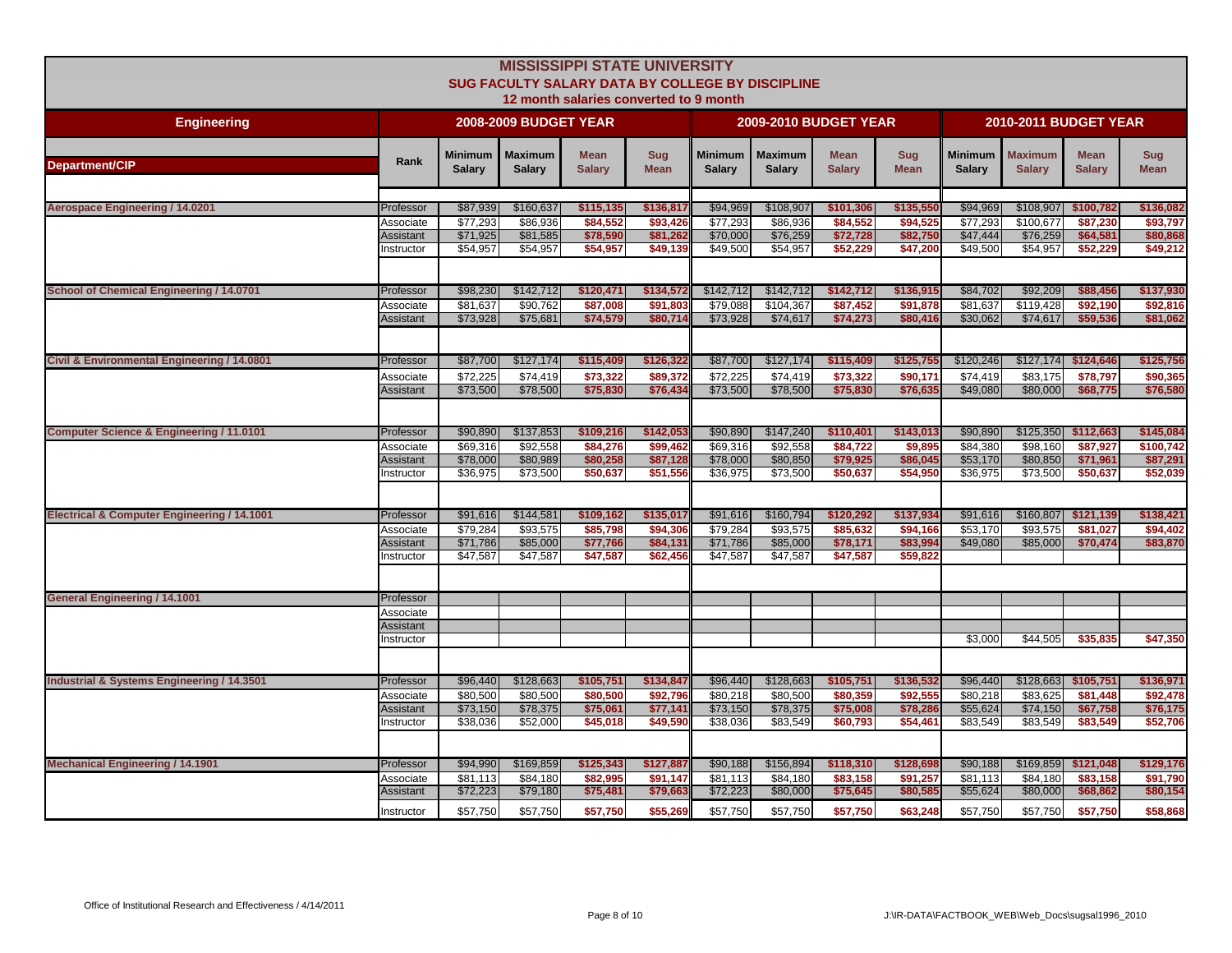| <b>MISSISSIPPI STATE UNIVERSITY</b><br><b>SUG FACULTY SALARY DATA BY COLLEGE BY DISCIPLINE</b><br>12 month salaries converted to 9 month |                        |                      |                                    |                              |                           |                                 |                                 |                              |                           |                      |                                    |                              |                           |
|------------------------------------------------------------------------------------------------------------------------------------------|------------------------|----------------------|------------------------------------|------------------------------|---------------------------|---------------------------------|---------------------------------|------------------------------|---------------------------|----------------------|------------------------------------|------------------------------|---------------------------|
| <b>Forest Resources</b>                                                                                                                  |                        |                      | <b>2008-2009 BUDGET YEAR</b>       |                              |                           |                                 | <b>2009-2010 BUDGET YEAR</b>    |                              |                           |                      | <b>2010-2011 BUDGET YEAR</b>       |                              |                           |
| <b>Department/CIP</b>                                                                                                                    | Rank                   | <b>Salary</b>        | Minimum   Maximum<br><b>Salary</b> | <b>Mean</b><br><b>Salary</b> | <b>Sug</b><br><b>Mean</b> | <b>Minimum</b><br><b>Salary</b> | <b>Maximum</b><br><b>Salary</b> | <b>Mean</b><br><b>Salary</b> | <b>Sug</b><br><b>Mean</b> | <b>Salary</b>        | Minimum   Maximum<br><b>Salary</b> | <b>Mean</b><br><b>Salary</b> | <b>Sug</b><br><b>Mean</b> |
|                                                                                                                                          |                        |                      |                                    |                              |                           |                                 |                                 |                              |                           |                      |                                    |                              |                           |
| <b>Forestry / 03.0501</b>                                                                                                                | Professor<br>Associate | \$68,926<br>\$61,944 | \$114,943<br>\$65,348              | \$81,815<br>\$63,134         | \$91,704<br>\$68,356      | \$68,926<br>\$61,944            | \$92,096<br>\$65,348            | \$78,901<br>\$63,550         | \$92,323<br>\$69,044      | \$68,079<br>\$61,393 | \$110,430<br>\$64,800              | \$77,318<br>\$63,231         | \$91,244<br>\$68,416      |
|                                                                                                                                          | Assistant              | \$57,550             | \$70,085                           | \$62,072                     | \$58,265                  | \$56,000                        | \$70,085                        | \$60,894                     | \$59,787                  | \$53,170             | \$70,085                           | \$58,320                     | \$58,971                  |
|                                                                                                                                          |                        |                      |                                    |                              |                           |                                 |                                 |                              |                           |                      |                                    |                              |                           |
| Forest Products / 03.0509                                                                                                                | Professor              | \$69,123             | \$110,430                          | \$82,204                     | \$90,678                  | \$66,958                        | \$110,430                       | \$80,614                     | \$90,537                  | \$66,035             | \$110,430                          | \$76,922                     | \$83,699                  |
|                                                                                                                                          | Associate              | \$60,823             | \$81,845                           | \$71,334                     | \$75,993                  |                                 |                                 |                              |                           |                      |                                    |                              |                           |
|                                                                                                                                          | Assistant              | \$59,033             | \$59,033                           | \$59,033                     | \$60,855                  | \$59,033                        | \$60,500                        | \$59,844                     | \$61,700                  | \$44,092             | \$60,500                           | \$55,710                     | \$73,652                  |
|                                                                                                                                          |                        |                      |                                    |                              |                           |                                 |                                 |                              |                           |                      |                                    |                              |                           |
| Wildlife, Fisheries & Aquaculture / 03.0601                                                                                              | Professor              | \$73,629             | \$121,734                          | \$89,228                     | \$86,843                  | \$66,652                        | \$92,947                        | \$78,212                     | \$84,329                  | \$66,652             | \$121,734                          | \$82,521                     | \$83,683                  |
|                                                                                                                                          | Associate              | \$59,152             | \$61,542                           | \$60,347                     | \$65,172                  | \$61,542                        | \$61,542                        | \$61,542                     | \$64,134                  | \$52,989             | \$65,766                           | \$59,594                     | \$61,689                  |
|                                                                                                                                          | Assistant              |                      |                                    |                              | \$59,791                  | \$51,000                        | \$60,750                        | \$55,825                     | \$59,473                  | \$55,624             | \$60,750                           | \$57,039                     | \$59,953                  |
|                                                                                                                                          | Instructor             |                      |                                    |                              |                           |                                 |                                 |                              |                           | \$49,080             | \$49,080                           | \$49,080                     | \$46,689                  |